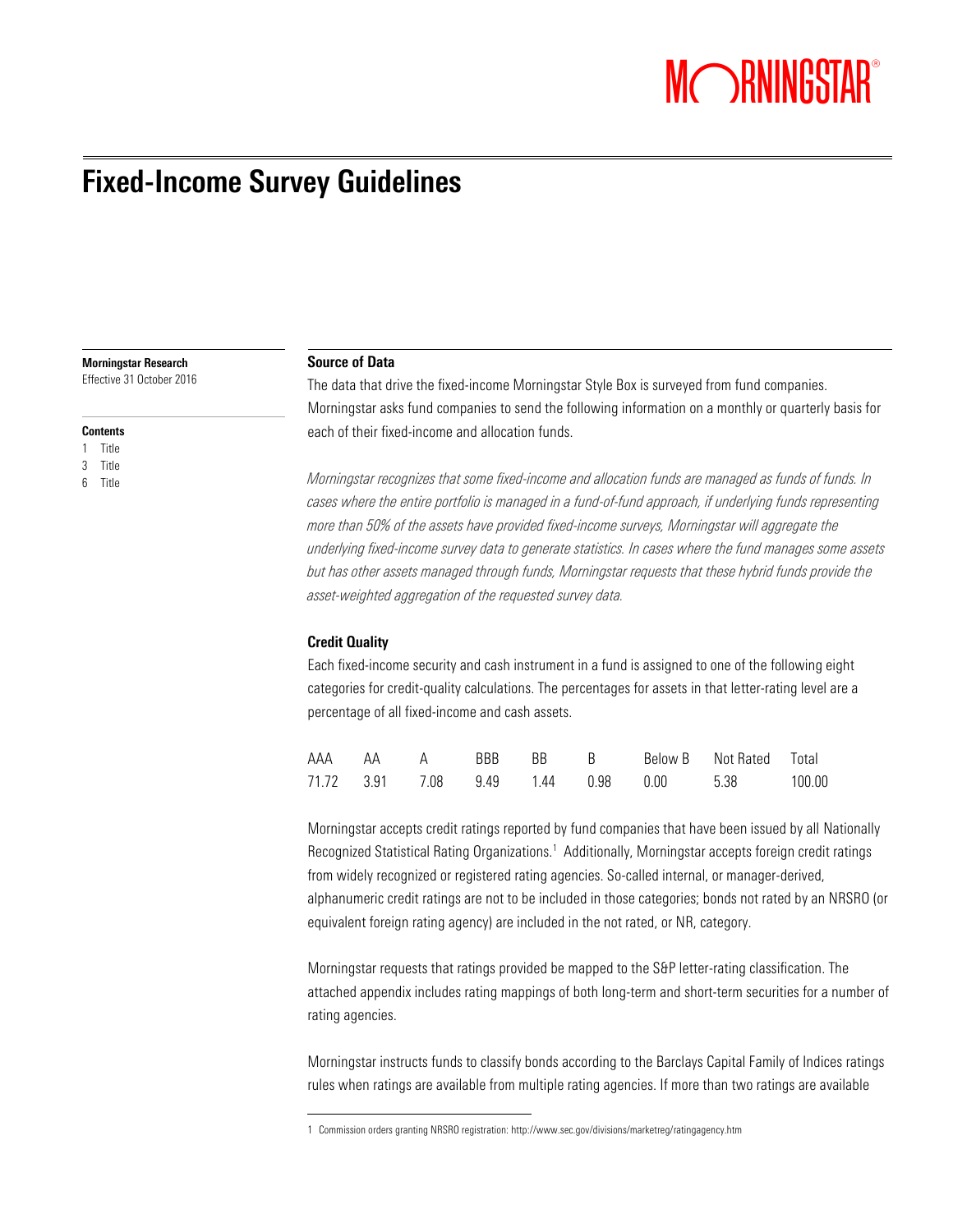and a median exists, the median should be used. If more than two ratings exist without a median, the lower of the two middle ratings should be used. If only two ratings are available, the lower rating should be used. If only one agency rates a security, that rating can be used. If there is a security with no rating, it is considered NR.

Here are some additional details about the calculation for credit-quality breakdown:

- $\blacktriangleright$  Fixed-income securities and cash should be included in the credit-quality calculations.
- $\blacktriangleright$  The holdings used for calculation should be a trade-dated list that includes the impact of pending trades.
- $\triangleright$  Accrued income should be included in the credit-quality calculation as part of the total market value exposure of each security.
- $\triangleright$  Morningstar categorizes any fixed-income instrument with less than 92 days to maturity as a cash equivalent. Cash equivalents should be included in the overall calculation of credit quality.
- $\triangleright$  Cash and bank deposits that have a traditional letter rating can be included in the appropriate creditquality category. Cash and bank deposits that do not have traditional letter ratings can be included in the AAA credit-quality category for purposes of this survey.
- ► If a fund holds futures, or other derivative tools such as swaps or options, that have fixed-income securities as the underlying asset or if it holds other fixed-income funds as assets, the credit quality that is calculated should include the weighted impact of the underlying assets.
- $\blacktriangleright$  Funds may report negative values in credit-quality breakdown.
- $\triangleright$  Convertible bonds should be included in the calculation.
- $\blacktriangleright$  Preferred stock should not be included in the calculation of credit quality.

#### **Average Effective Duration**

Morningstar asks fund companies to calculate and send average effective duration (also known as option-adjusted duration) for each of their fixed-income and allocation funds . We ask for effective duration because the measure gives a better estimate of how the price of bonds with embedded options, which are common in many mutual funds, will change as a result of changes in interest rates.

Effective duration takes into account expected mortgage prepayment or the likelihood that embedded options will be exercised if a fund holds futures, other derivative securities, or other funds as assets; the aggregate effective duration should include the weighted impact of those exposures. Standard practice for calculating this data point requires determination of a security's option-adjusted spread, including the use of option models or Monte Carlo simulation, as well as interest-rate scenario testing. Morningstar requests that the fund only report data in this field that have been specifically labeled as effective or option-adjusted duration, or data that fund is certain have been calculated in the fashion described.

Morningstar categorizes any fixed instrument with less than one year to maturity as cash for the purposes of calculating a fund's asset-allocation breakdown. These short-term fixed securities and other cash instruments are included in the calculation of effective duration.

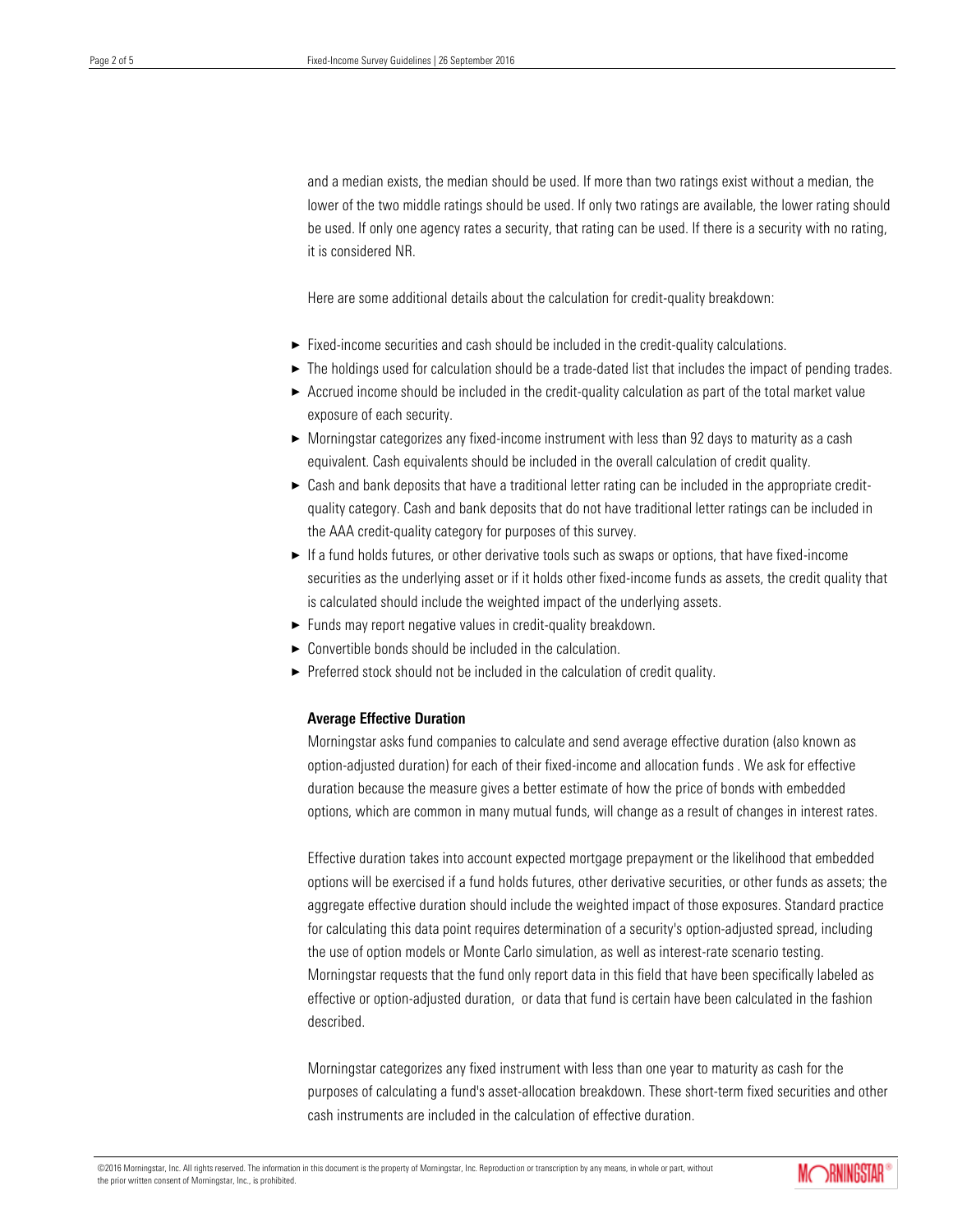Morningstar will accept surveys returned with modified duration (and no effective duration provided) only for funds in the municipal and high-yield categories. Surveys for all other categories that lack a submission for effective duration will not be accepted.

#### **Average Effective Maturity**

Morningstar asks fund companies to calculate and send average effective maturity for each of their fixed-income or allocation funds on a monthly or quarterly basis. Average effective maturity is defined as a weighted average of the maturities of the bonds in a portfolio, taking into account all expected mortgage prepayments, puts, and adjustable coupons. Maturity is defined as the length of time in years until a debt becomes due for payment.

If a fund holds futures, other derivatives, or other funds as assets, the average effective maturity should include the weighted impact of the underlying assets. Any fixed instrument with less than one year to maturity should be included in the calculation of average effective maturity.

Morningstar asks fund companies to not send average nominal maturity, defined as a measure of a bond's maturity that, unlike average effective maturity, does not take into account expected mortgage prepayments, puts, or adjustable coupons.

# **Shorts and Derivatives**

Morningstar asks companies to calculate and include the effective economic exposures of fixed-income derivatives within the fixed-income survey. Interest-rate derivatives should be included in the estimation of average effective duration.

#### **Alternative Minimum Tax Exposure**

Morningstar asks fund companies to calculate the percentage of each U.S. municipal-bond portfolio's bonds whose income distributions are subject to the AMT. So-called private-activity municipal bonds are subject to the AMT.

#### **Yield to Maturity**

Morningstar asks fund companies to calculate an average yield to maturity for the portfolio. The calculation of yield to maturity should take into account the market prices as of the date of the portfolio, par value, coupon interest rate, and time to maturity. All coupons are assumed to be reinvested at the same rate.

#### **All Prerefunded**

Morningstar asks fund companies to calculate the percentage of each U.S. municipal-bond portfolio's bonds that are prerefunded. Prerefunded bonds are bonds that may have originally been issued as revenue or general-obligation bonds but are now secured until the call date or maturity in an escrow account consisting entirely of U.S. government obligations that are sufficient for paying the bondholders.

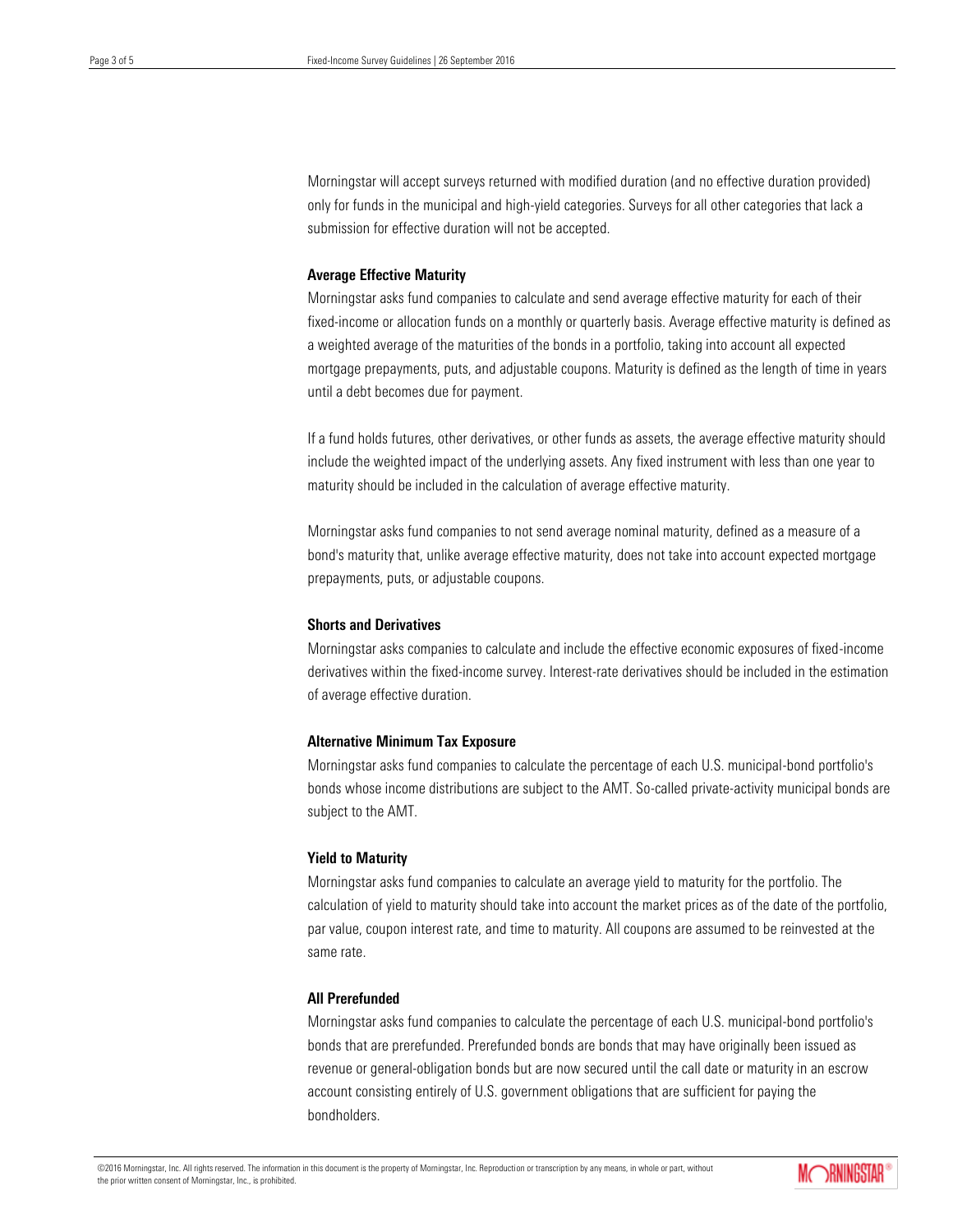### **Currency Exposure**

Morningstar asks fund companies to provide information about how each taxable fund's fixed-income and cash assets are distributed among currencies. (Morningstar calculates in-house how each fund's fixed-income and cash assets are distributed among countries.)

For example, a world-bond fund with broad exposure might show 10 different country exposures. If that fund did no currency hedging whatsoever, its currency exposure would mirror its country exposure. If, however, the same portfolio were fully hedged to the U.S. dollar, the fund's country exposure would remain the same while its U.S. dollar exposure would equal 100%.

Funds with partial hedges or active currency bets would likely have multiple listings for currency exposure, and the currency exposure may appear to have no correlation to the country exposure. Funds may report negative values in currency breakdown.

#### **Appendix**

**Exhibit 1** Selected NRSRO Ratings Mapped to Morningstar

| Morningstar | S&P           | Moody's        | Fitch    | Egan Jones |
|-------------|---------------|----------------|----------|------------|
| AAA         | AAA           | Aaa            | AAA      | AAA        |
| AA          | AA+           | Aa1            | $AA+$    | AA+        |
|             | $\mathsf{AA}$ | Aa2            | ΑА       | ${\sf AA}$ |
|             | AA-           | Aa3            | AA-      | AA-        |
| A           | $A+$          | A1             | $A+$     | $A+$       |
|             | Α             | A2             | А        | А          |
|             | А-            | $\mathsf{A}3$  | А-       | А-         |
| BBB         | BBB+          | Baa1           | BBB+     | BBB+       |
|             | BBB           | Baa2           | BBB      | BBB        |
|             | BBB-          | Baa3           | BBB-     | BBB-       |
| BB          | BB+           | Ba1            | BB+      | BB+        |
|             | BB            | Ba2            | BB       | BB         |
|             | BB-           | Ba3            | BB-      | BB-        |
| B           | $B+$          | <b>B1</b>      | $B+$     | $B+$       |
|             | B             | B <sub>2</sub> | B        | B          |
|             | B-            | B <sub>3</sub> | B-       | B-         |
| Below B     | $CCC +$       | Caa1           |          | $CCC +$    |
|             | CCC           | Caa2           | CCC      | CCC        |
|             | CCC- / CC     | Caa3           |          | CCC-       |
|             | CC / C        | Ca             | DDD/DD/D | CC/C/D     |

Source: Morningstar.

©2016 Morningstar, Inc. All rights reserved. The information in this document is the property of Morningstar, Inc. Reproduction or transcription by any means, in whole or part, without the prior written consent of Morningstar, Inc., is prohibited.